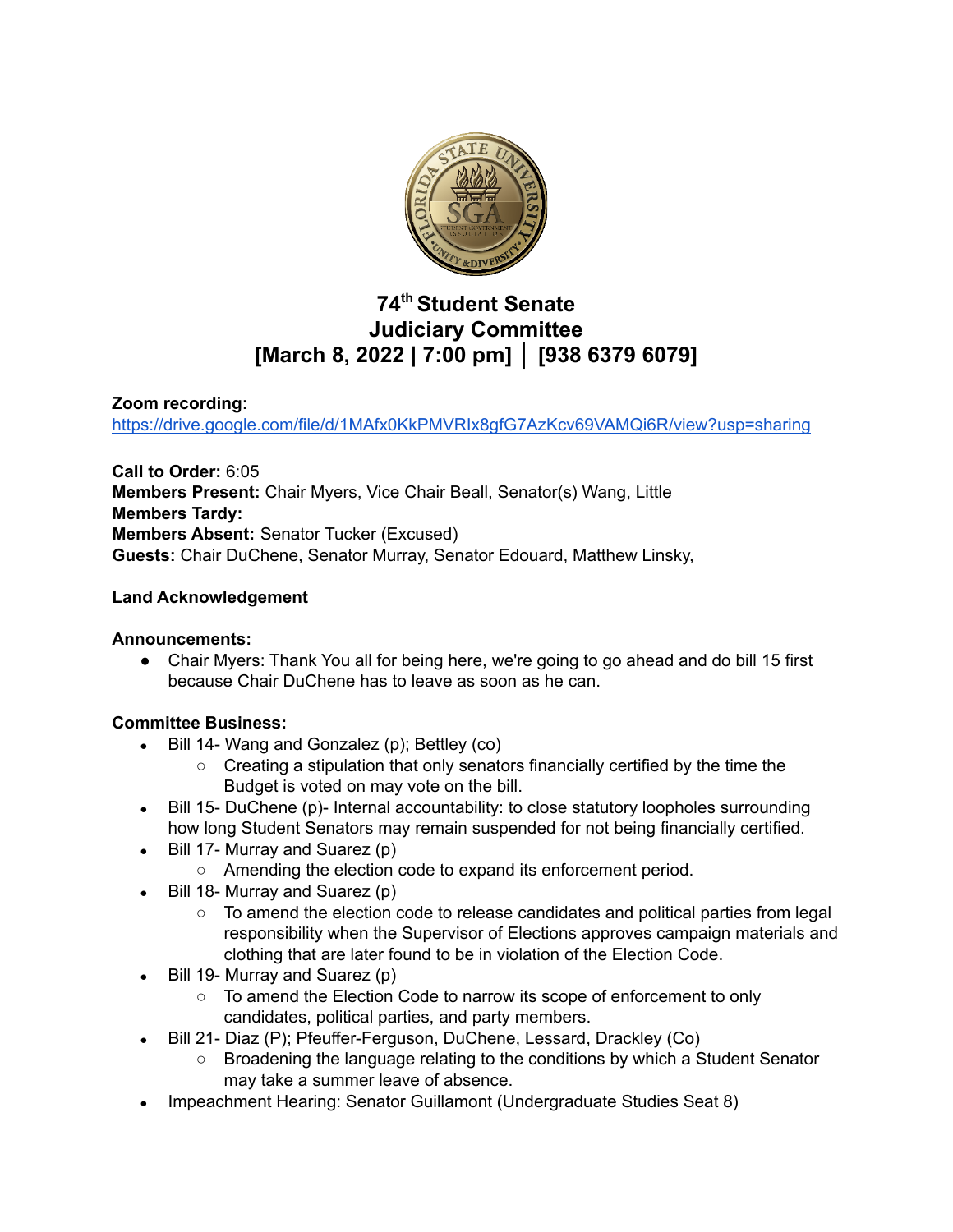- Impeachment Hearing: Senator Thau (Communication and Information Seat 2)
- Impeachment Hearing: Senator Edouard (Junior Class Council President)

#### **Old Business:**

● None

#### **New Business:**

- **● Bill 15 - Sponsored by Chair DuChene (P) Barker, Beall, Bettley, Bowling, Diaz, Fronczak, Gonzalez, Lessard, Little, Myers, Nemeth, Pfeuffer-Ferguson, Rider, Rivers, Roy, Russell, Stewart, Soares, Suarez, Tsouroukdissian, Tucker, Wang, Weintraub (Co)**
	- Opening Statement:
		- Chair DuChene: This essentially closes a loophole discovered in rules. There was a certain senator we were going to suspend but we realized we couldnt refer them to impeachment because they had failed to be financially certified. This bill clarifies that they can get absences even though they haven't been financially certified and can be referred to impeachment. Yielded 1:45
	- Technical Non-Debatable Questions:
		- None
	- **○ Wang moves to enter round-table discussion; Little seconds**
	- Round-Table Discussion:
		- Senator Little: I think this bill is a great idea, I will be voting yes
		- Senator wang: I'm going to echo the same sentiment. In my time as pro tempore, there were many senators who were in the same situation who were not financially certified and this bill rectifies that.
	- **○ Wang moves to call the question; Little seconds**
	- Closing Statement:
		- Waived
	- Vote:
		- Yes: [ 3 ] [Senator(s) Beall, Wang, Little]
		- $\blacksquare$  No: 0
		- Abstain: 0
	- **○ RESULT: BILL #15 DOES PASS**

## **● Bill 14 - Wang and Gonzalez (P); Bettley (Co)**

- Opening Statement:
	- Senator Wang: So this is something that I thought of when we were confirming people during the 73rd senate. This just inumerates that you have to be financially certified by the time you're voting on the budget bill. It creates a stipulation that the senators who are being confirmed a week before or similar have to be financially certified before they can officially vote. Yielded 1:23
	- Technical Non-Debatable Questions:
		- Senator Murray: Is the budget bill passed before the fall inauguration?
		- Senator Wang: yes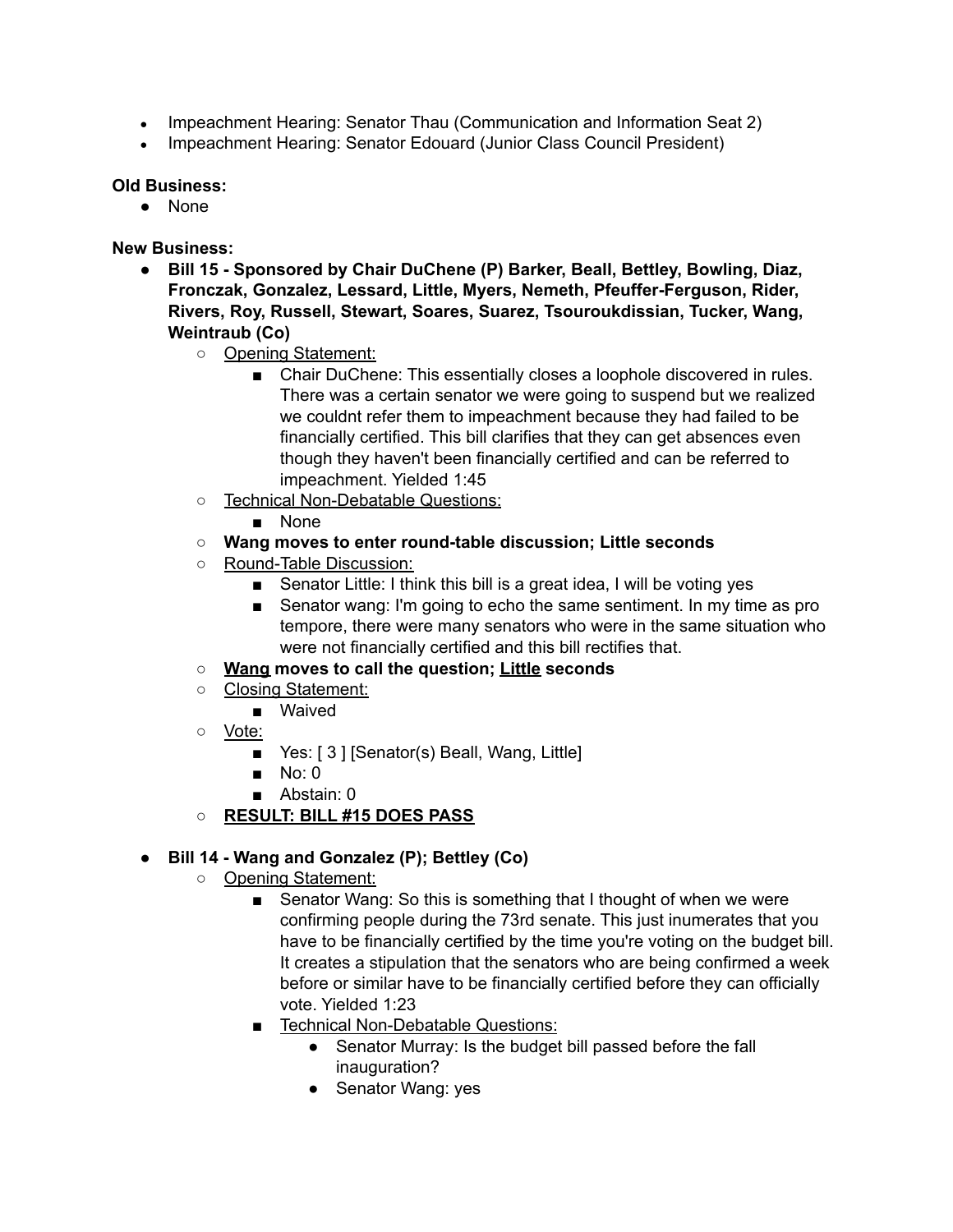## ■ **Senator Little moves to enter round-table discussion; Vice Chair Beall seconds**

- Round-Table Discussion:
	- Senator Little: I like this bill, it makes sense to me, it's not a big ask to ask people to vote on the budget bill and be financially certified.
	- Vice Chair Beall: I agree
	- Senator Murray: it's the bare minimum to be prepared for your job and I do like this bill and it's perfect
- **○ VC Beall moves to call the question; Little seconds**
- Closing Statement:
	- Senator Wang: I appreciate all of the comments in the round table and I do understand the concern. It is just important that everyone is prepared before they start voting. Waived time
- Vote:
	- Yes: [ 3 ] [Senator(s) Beall, Little, Wang]
	- No: 0
	- Abstain: 0

# **○ RESULT: BILL #14 DOES PASS**

## **● Bill 17 - Sponsored by Senator(s) Murray and Suarez (P)**

- Opening Statement:
	- Senator Murray; Thank you chair myers, sadly senator suarez could not be here, and this is gonna be the last committee meeting I attend. There is a loophole that when you are campaigning before 3 weeks, and then like 48 hours before that, so if you do it just enough days before the election then you can do whatever you want. And so our opinion is that you should never break election code, you should destroy campaign materials, it's just keeping people accountable. The loophole is closed and the enforcement period now would be the start of the fall semester and end after the certification after the spring semester. That's about it. Yielded 1:08
- Technical Non-Debatable Questions:
	- None

## **○ Little moves to enter round-table discussion; Wang seconds**

- Round-Table Discussion:
	- Senator Little: I like the idea of this bill on the base. I agree with the sponsor's sentiment, but the problem is that just fixing this section still contradicts another section of the statute. If you go chapter 711.4 subsection D, the reason why the court ruled that they cannot sustain a violation out of that 3 week period is because the SOE cannot even receive violation reports until 3 weeks before the election. This doesn't fix the problem that it wants to fix and statutes are a mess. I don't know what the solution is and I don't know if we can do this in committee.
	- Senator Wang; This is for senator little, if we tabled this could we read through statutes and possibly write a sister bill.
	- Senator Little: Oh I didn't realize that it's already in the bill. Give me one second i'm going to look through more statutes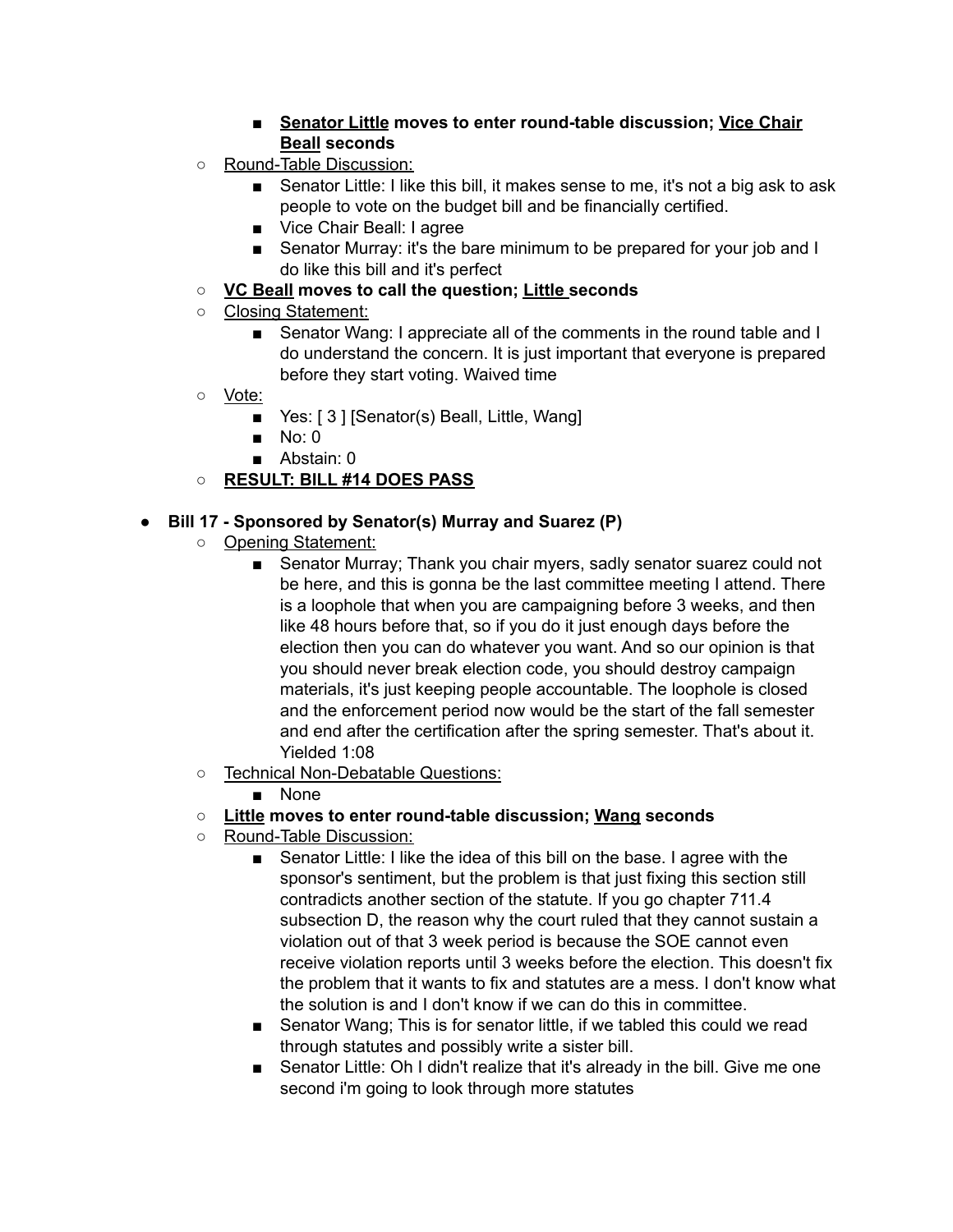- Senator Wang: Point of information for the sponsor, why are we even saying this doesn't preclude the reporting violations later enumerated in 711 if were already moving back that date to the start of the semester/
- Senator Murray: It's my understanding that the part that's striked through. that it doesn't make much sense for it to be in there in that case. I don't want to take it out if Someone puts that in there intentionally, I don't know if it's the most important thing to have that part in there. I mean I'm not sure.
- Senator wang: gabby do you think we should strike that clause is 700.B
- Senator Little: All I think it does is protect the part of the area of the spring semester where after the spring election is certified like someone over zealous started campaigning or the fall. I don't know if it makes more sense to take it out or leave it in, it seems a little bit redundant but it could give clarity.
- Senator Wang: It still doesn't make up for the time in between the spring and fall semester
- Senator Little: I don't see it in that section.
- Senator Little: I feel like keeping The preceding statement for good measure cause Spencer is still the SOE until summer, so if that some person wants to campaign tomorrow, someone could potentially file a violation.
- **○ Wang moves to call the question; VC Beall seconds**
- Closing Statement:
	- Senator Murray: Waived
- Vote:
	- Yes: [ 3 ] [Senator(s) Beall, Wang, Little]
	- No: 0
	- Abstain: 0
- **○ RESULT: BILL #17 DOES PASS**

# **● Bill 18 - Sponsored by Senator(s) Murray and Suarez (P)**

- Opening Statement:
	- Senator Murray: Thank you, I think this is pretty straight forward. Basically if someone has campaign materials and they submit it to the SOE and they get it approved and then someone files an appeal and it goes above the SOE then if it is against violations, then it precludes anyone from being in violation because it got approved by the SOE. Basically if the SOE says yes, then if you get in trouble it's not their fault.Yielded 2:08
- Technical Non-Debatable Questions:
	- Senator Wang: Say your campaign materials are approved, are you still bound to the election code
	- Senator Murray: yes
- **○ Wang moves to enter round-table discussion; Little seconds**
- Round-Table Discussion:
	- Senator Little; Ok I do not like this bill, I think it removes the notion of taking responsibility for knowing statues. If you are running for a political office in SGA, it's your job to know the statues. We have seen that regardless of the SOE, you need to know. The SOE is a human being that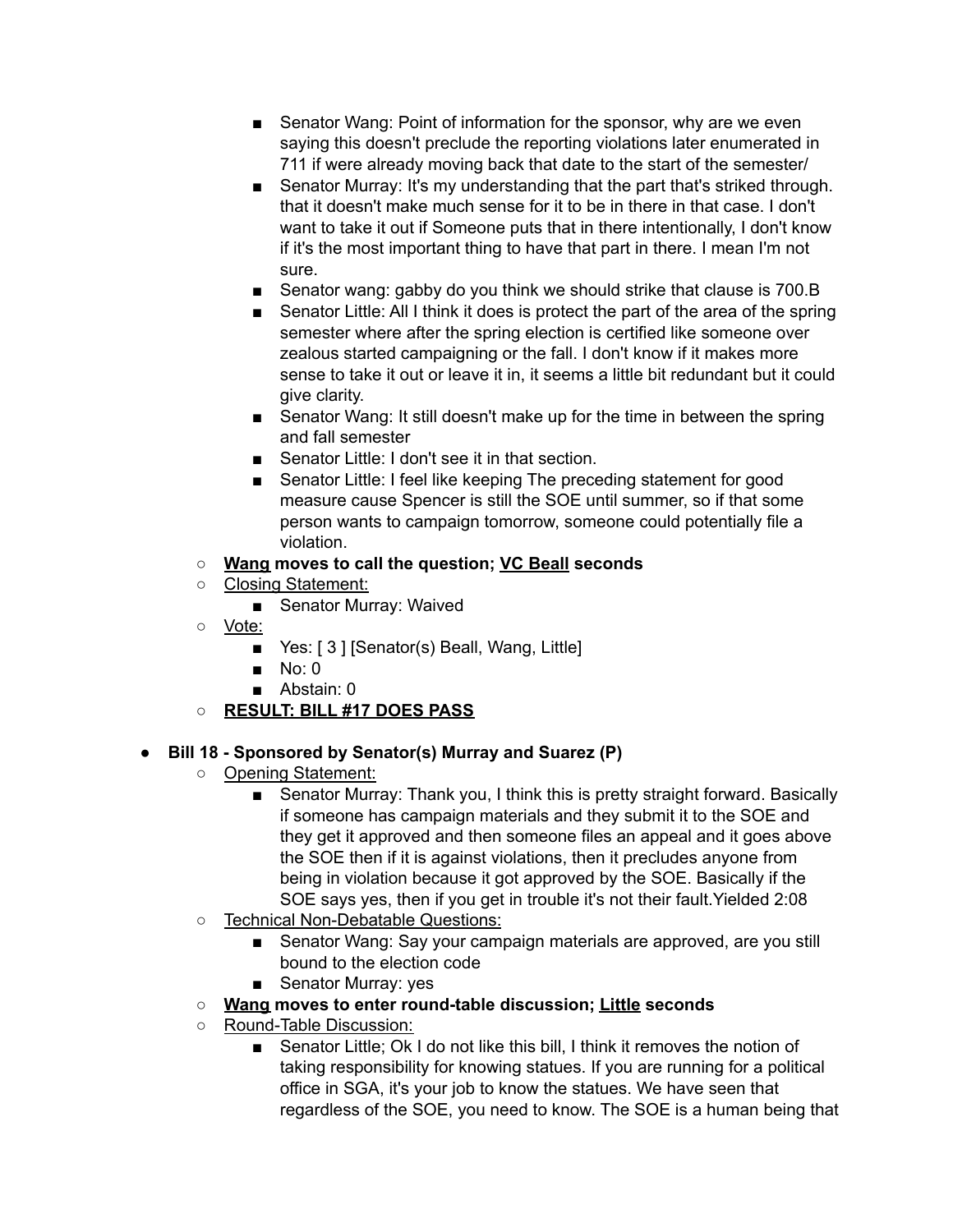may not know the statues.Things may slip by that's against statues. I don't think that getting a stamp of approval by the SOE is an excuse.

- Senator Wang: I completely agree, having this as a free pass is not good. I'm going to be voting no.
- **Wang moves to call the question; Little seconds**
- Closing Statement:
	- Senator Murray: I definitely agree with everyone, my only thing is that since people in parties are working to better themselves, there may be disagreement. We may have had just 16-17 violations, and everyone has their own opinion and can be argued. It's my understanding that when an SOE is approving it, they should probably know statues better than the campaign managers id argue. I'm trying to think, so it's not saying they're not taking repsobibtly, they're just not being fined. Waived
- Vote:
	- Yes: 0
	- No: [2] [Senator(s) Wang, Little]
	- Abstain: [ 1 ] [Vice Chair Beall]
- **○ RESULT: BILL #18 DOES NOT PASS**

#### **● Bill 19 - Sponsored by Senator(s) Murray and Suarez (P)**

- Opening Statement:
	- Senator Murray: Alright so, this is my last senate bill ever, this is basically where the only people who should know about election code will be held responsible and can be punished by election code. Students who know nothing about it should not be held responsible and not be bound by election code. For example if someone is not affiliated and is just annoyed by people on landis and decides to take campaign materials, they would be bound by student conduct, not the elections commission.… Yielded 1:46
- Technical Non-Debatable Questions:
	- none
- **○ Wang moves to enter round-table discussion; Little seconds**
- Round-Table Discussion:
	- Senator Wang: For 711.A on how it's currently written, I understand the attempt of the bill, but I don't think it reaches it because it says that all candidates rather than only candidates because saying all candidates doesn't say that other students aren't bound to the election code. Point of information to the sponsor, would you be friendly to an amendment.
	- Senator Murray: Yes I would, I just want to make sure the message is there of what kind of people/candidates are bound by this code
	- Senator Little; Where my issue is coming from is that political parties shall be held responsible and prosecuted for election code violations by the parties active paying members. Are active paying members for a party public record? To my understanding, they are not. Sometimes you don't even know what person you're filing a violation against? If there is no way to tell what person is an active paying member. It doesn't make sense to put a burden on someone who is trying to follow election code. I don't know if I have an issue with that part.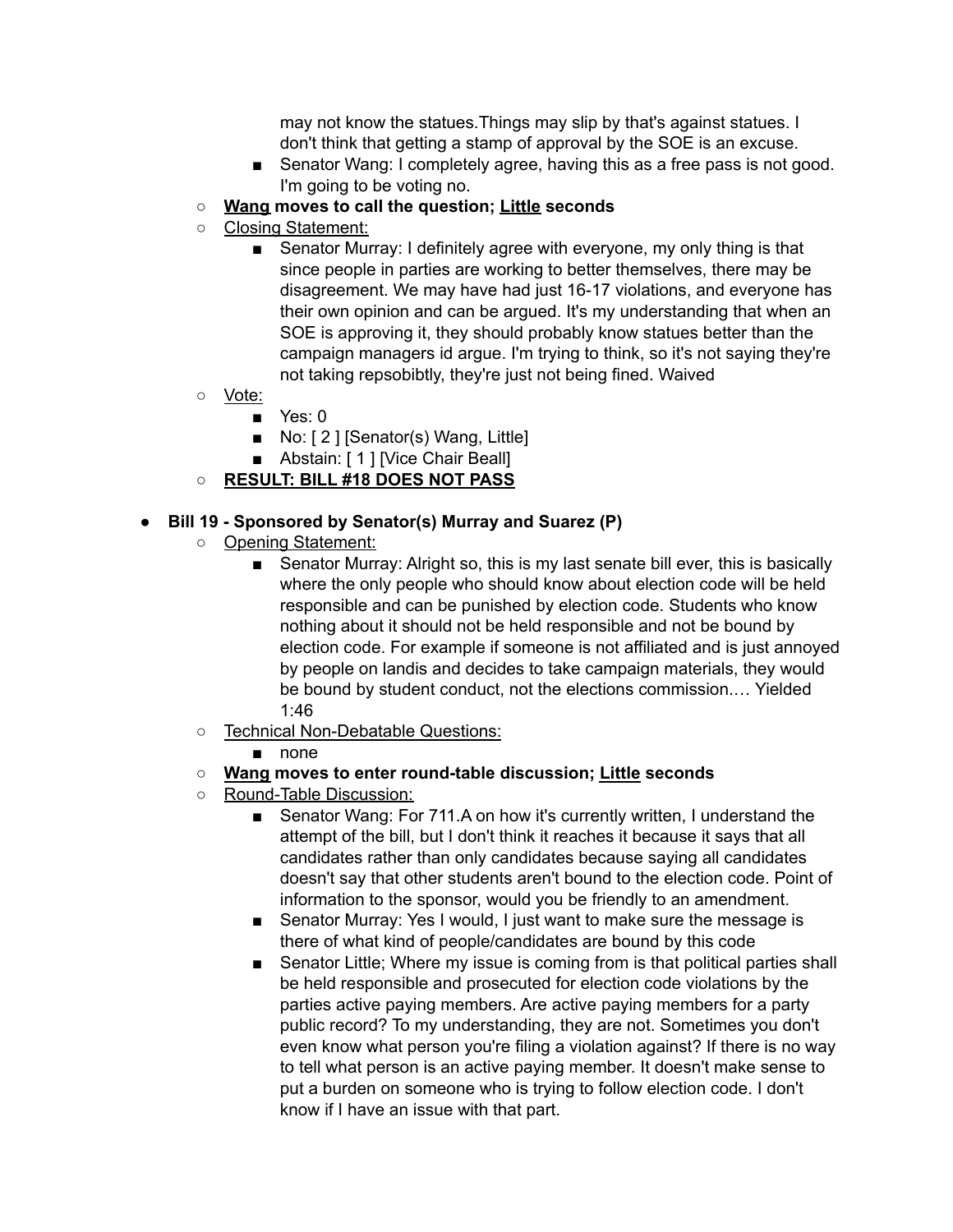- Senator Wang: I don't know I like the intent of this bill, but you're right in the fact that we have no idea who qualifies as an active paying member. MAybe that's something we need to change.
- Senator Little: I have another question. Was 711.4b intentional? It implies that when every candidate behind a certain party does something, they represent that party and it's on that party and their fault.
- Senator Murray: Let's say I ran with the communist party with FSU and I committed a violation then the party would be notified. But if I was running independently then I would be notified.
- Senator Little: The SOE has the capability of reaching out to a specific student. I don't know if it's just me but I would want to know if a violation was being made against me.
- **■ Senator Little moves to amend; Senator Wang Seconds**
	- $\bullet$  711.1(A): Strike "All", add "Only"
	- Sponsor finds it friendly
- Senator Little: I saw the sponsor's hesitation, so I guess to the sponsor, so if it's the party affiliated candidate, you also want the party notified. Maybe we should add an and/or
- Senator Murray: I was originally going to say no, but I totally understand and I want to find a solution.
- Senator Wang; I like and/or but i don't know if there's a precedent in our statues that says and/or
- Senator Little: I'm worried about that too, but I think that and/or is vague enough. I'm down to do a b.1
- Parliamentarian Rowan: here are 66 mentions of and/or in our statutes
- Senator Little: I'm slightly concerned that it is just interesting and/or doesn't say specifically when you should contact more than one of those parties, so maybe the qualifying statement underneath would bring more clarity. I would love everyone's thoughts.
- **■ Senator Little moves to amend; Senator Wang seconds**
	- 711.4(B): Add "party-affiliated candidate," after the stricken out "individual candidate"
	- Sponsor finds it friendly
- **■ Senator Wang moves to amend; VIce Chair Beall seconds**
	- Add 711.4(B).1: "Should a violation be filed against a party-affiliated candidate, both the candidate and the party shall be notified."
	- Sponsor finds it friendly
- Senator Little: This is back to the dues paying member thing because i agree that if we are agreeing that regular students shouldnt be prosecuted under the code, but i don't think we know whos a dues paying member unless it becomes a part of their registration process to keep a list but that doesn't even make sense. So, I just feel like this creates a big obstacle to filing violations and maybe discourages someone from speaking up because they don't know if the person is affiliated etc. I want to strike it but I'm not sure.
- Senator Wang: Which part do you want to strike?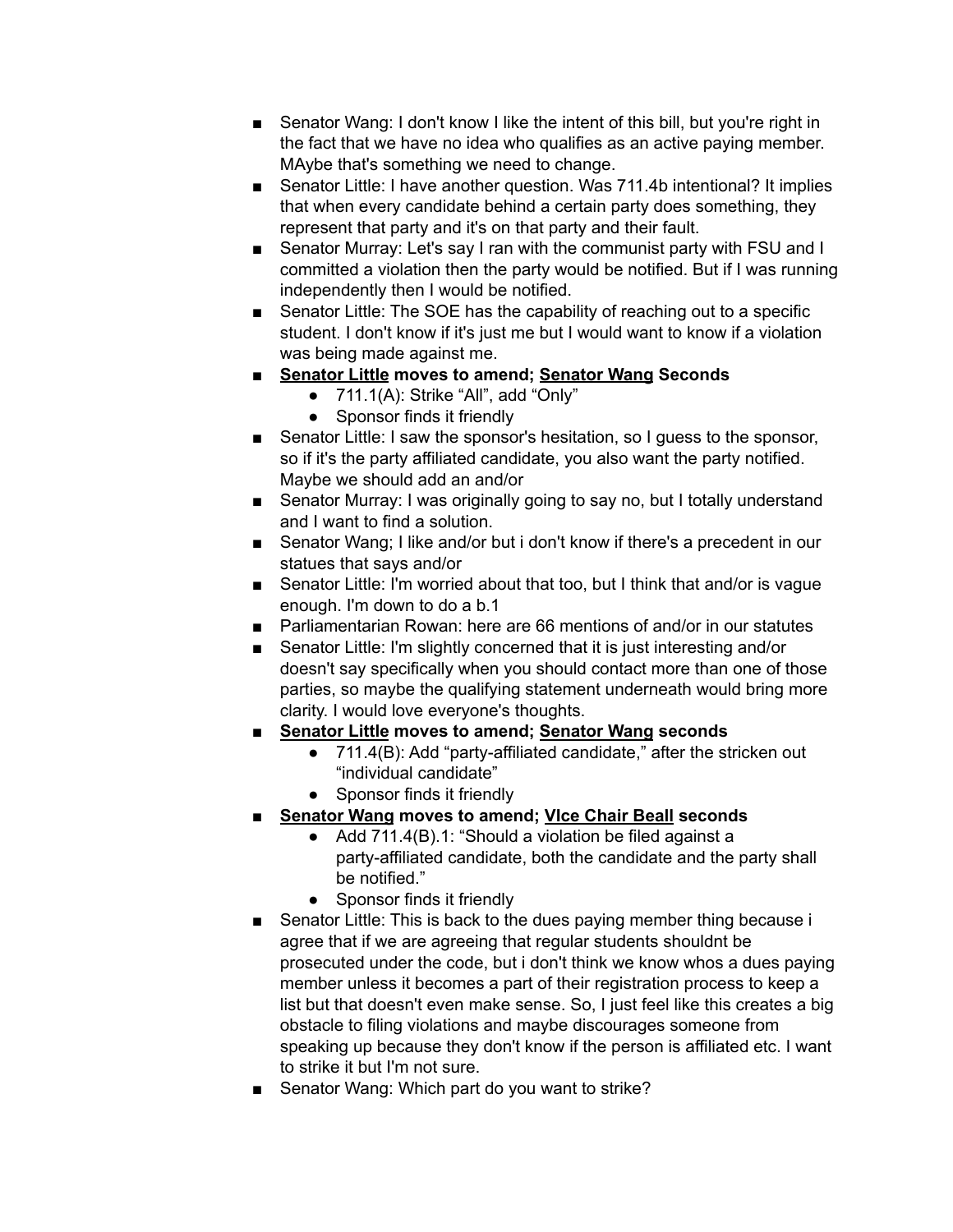- Senator Little: I was gonna say we should maybe, but maybe not. I don't know
- Senator Wang: Is there a way to keep a running list of members on nole central
- Senator Little: I don't know but I am aware of the feature on nole central.
- Senator Wang: yes i agree, so that means were striking
- Senator Little: I don't know how to fix this, the problem with putting this qualifying statement is like if you bring a violation against someone and you can't prove if they are a paying member, then what your violation gets thrown out? I don't know i feel like this could cause a big problem
- Senator Wang: Yes I agree, so if we were striking this were striking all of what's added to 711.1 A1 or?
- Senator Little: Im looking at that because if we take all of it out, then it just says tat candidates and political parties can be filed against, but there are people who are like party executives that are named in that subsection that could be held responsible but are not mentioned in A, because it doesn't mention who specifically
- Senator Wang: I don't know how to fix this. This is a really big issue. I'm not going to lie. Is there a way to fix this?
- Senator Murray: If someone wants to ask my opinion
- Senator Wang: Point of INformation to the sponsor, how do you want to fix this
- Senator Murray: So going into this i felt very comfortable putting that, Im looking at who paid dues to one party and who paid does to another one, a collusion could be the SOe could request that information at any point of time
- Senator Wang: I'm having trouble with this specific clause and I will be voting no
- Senator Little: Im backtracking right now and this whole dues paying member thing is too complicated and could open the door to problems regarding election code violations. I dont know Im in a tailspin and the more that I think about this the more I think of the consequences. I also think I'm going to vote no.
- Vice Chair Beall: I agree with the sentiments of my fellow senators. It's too complicated and I'll also sadly be voting no.
- **Senator Wang moves to call the question; Little seconds**
- Closing Statement:
	- Senator Murray: Thank you to everyone's comments, I think this sets something up for something bigger in the future, hopefully something happens, and I want to publicly say to Senator Suarez, thank you so much for being committed, motivated, and being so helpful. Hopefully something happens in the future. Waived time
- Vote:
	- Yes: 0
	- No: [3] [Senator(s) Beall, Wang, Little]
	- Abstain: 0
- **○ RESULT: BILL #19 DOES NOT PASS**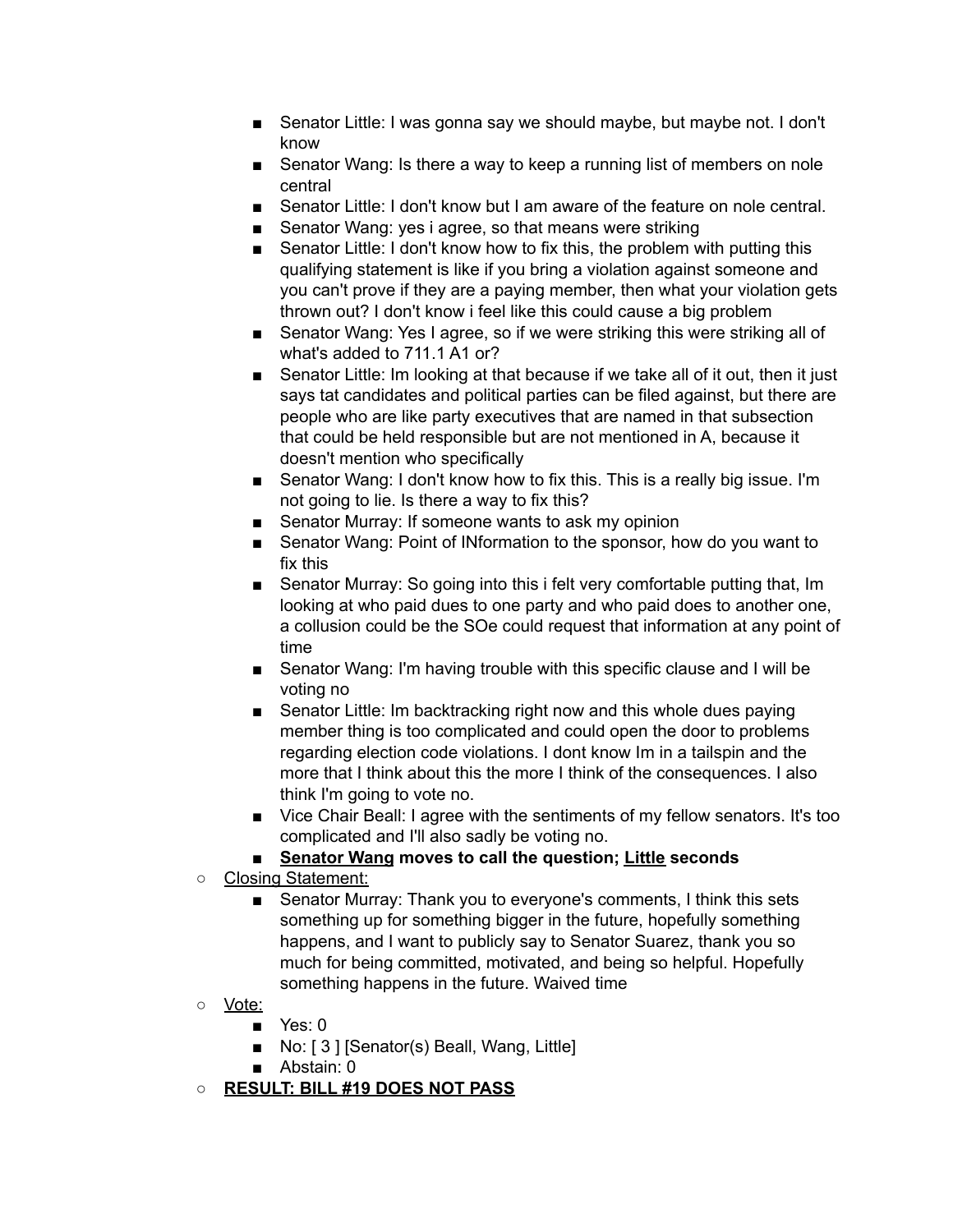# **● Bill 21- Diaz (P); Pfeuffer-Ferguson, DuChene, Lessard, Drackley (Co)**

- Opening Statement:
	- Senator Diaz: Hi Judiciary I thought this bill was just going to rule. I apologize. It's a simple bill that would broaden the language regarding taking a leave of absence during summer.
- Technical Non-Debatable Questions:
	- None
- **○ Little moves to enter round-table discussion; Wang seconds**
- Round-Table Discussion:
	- Senator Little: I think this is something that already happens but I do agree, It just clarifies language
	- Senator Wang: this is a simple bill, I move to call to question
- **○ Wang moves to call the question; Little seconds**
- Closing Statement:
	- Waived
- Vote:
	- Yes: [ 3 ] [Senator(s) Wang, Little, Beall]
	- No: 0
	- Abstain: 0
- **○ RESULT: BILL #21 DOES PASS**

## **● Impeachment Hearing: Senator Guillamont (Undergraduate Studies Seat 8)**

- **○** Total of 9 absences since 12/01/2021
- Opening Statement:

■

- Questioning
	- - **■ \_\_\_\_ moves to enter round-table discussion; \_\_\_\_\_ seconds**
- Closing
- ○ Round-Table Discussion
	- - **\_\_\_ moves to call the question; \_\_\_ seconds**
- Vote: Yes to approve the charge of impeachment; No to not
	- Yes: [ (vote count) ] [voter names]
	- No: [ (vote count) ] [voter names]
	- Abstain: [ (vote count) ] [voter names]

○ **RESULT: TABLED**

- **● Impeachment Hearing: Senator Thau (Communication and Information Seat 2)**
	- **○** Total of 10 absences since 12/01/2021
	- Opening Statement:

- ○ Questioning ■
- **■ \_\_\_\_ moves to enter round-table discussion; \_\_\_\_\_ seconds** ○ Closing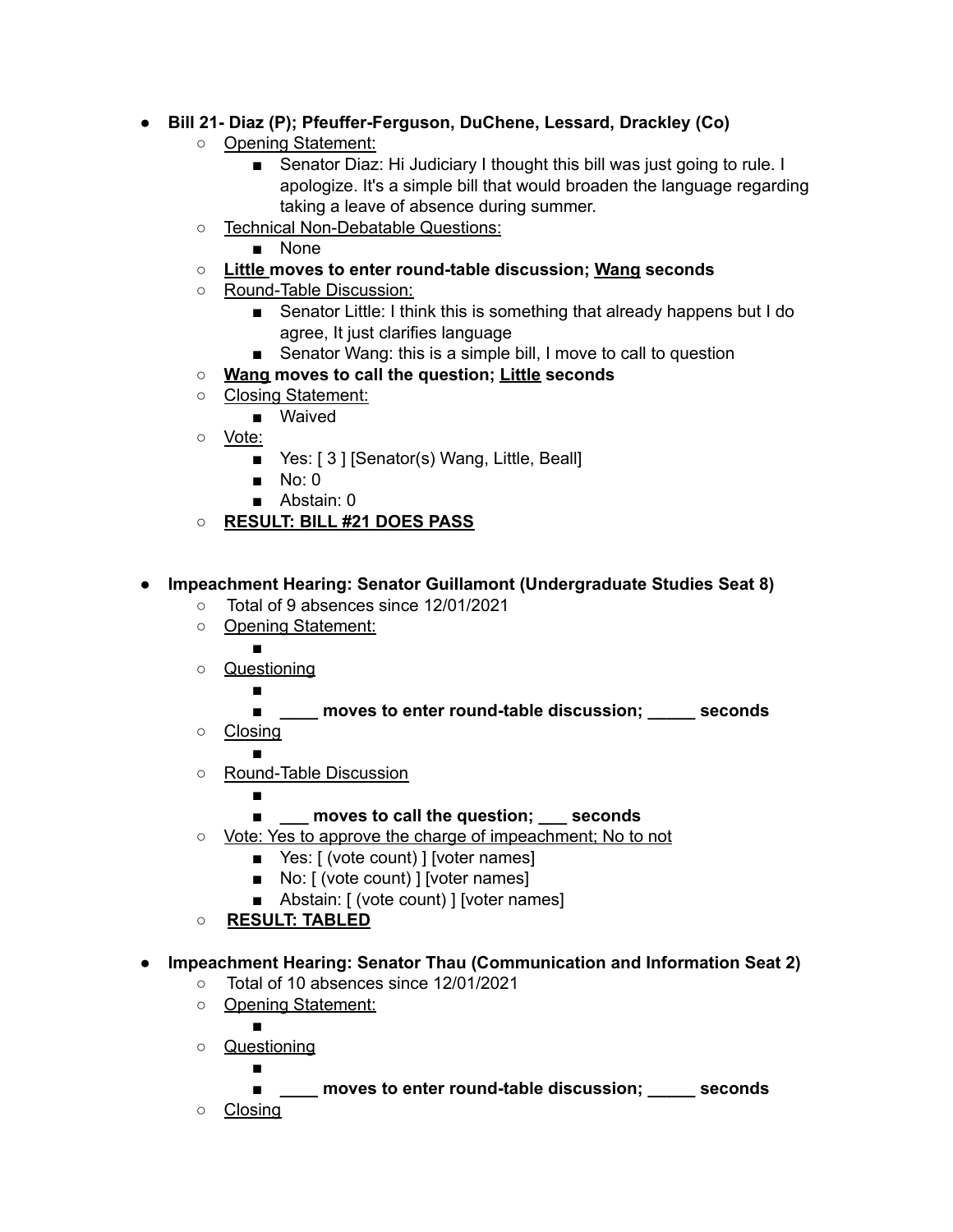- ■
- Round-Table Discussion
	- ■
	- **\_\_\_ moves to call the question; \_\_\_ seconds**
- Vote: Yes to approve the charge of impeachment; No to not
	- Yes: [ (vote count) ] [voter names]
	- No: [ (vote count) ] [voter names]
	- Abstain: [ (vote count) ] [voter names]
- **RESULT: TABLED**

# **● Impeachment Hearing: Senator Edouard (Junior Class Council President)**

- **○ Matthew Linsky "on behalf of Ms. Edouard"**
- Opening Statement: 3:00 minutes
	- Senator Edouard's opening: Chair Myers, members of the committee, I am a senator and the A member of the Junior class council which I take very seriously. It is such that I'm here tonight without most sincerity in my defense against the charges I've brought before the Judiciary Committee. Iis true that relationships on the class council have been strained and the charges are indicative of the strain. Yet I want to use my opening statement as the proportion of these charges to highlight the total lack of evidence that has been provided to myself, my counsel and the committee itself which rids the charges brought by my accuser. I received the notice of these charges on Monday, February 21 that a charge of impeachment was brought against me and it came as a shock to me as there was no investigation therefore no finding of wrongdoing. find investigation board by the judiciary committee or any other body of our student government after receiving after receiving notices of these charges I ask for our former senator Linsky to take a look at my case and he agreed to represent me then on Friday, February 15 February 25 Mr. Linsky then requested any and all evidence from Chair Myers regarding the charges filed against me.With this in mind I want you to remember that the burden of proof in this case and that this burden is my accuser and other word it is not my job to prove my innocence but rather the substance of his charges through the presentation of evidence and though it is not my job to prove my innocence. I did not commit any impeachable offenses as alleged by my accuser and I ask you to pay close attention to the manner in which he continues to make his accusations against me and ask yourself where is the evidence. At this time I would like to introduce my counsel Mr. Matthew Linsk
	- Counsel Linsky's opening: Nonfeasance and malfeasance have very specific definitions. It isn't is the lack of a statutory obligation and that really isn't pinpointed by any of these charges that there is no conclusory in nature saying that Ms. Eduard undermined somebody that he didn't like the things that she did as a leader and you know that's inevitable and situations arise where you have passionate people who are coming together for the greater good. However I couldn't find a single impeachable offense in the charging document as alleged by Mr. Rivers which is why I requested to see any evidence. Also I thought it would just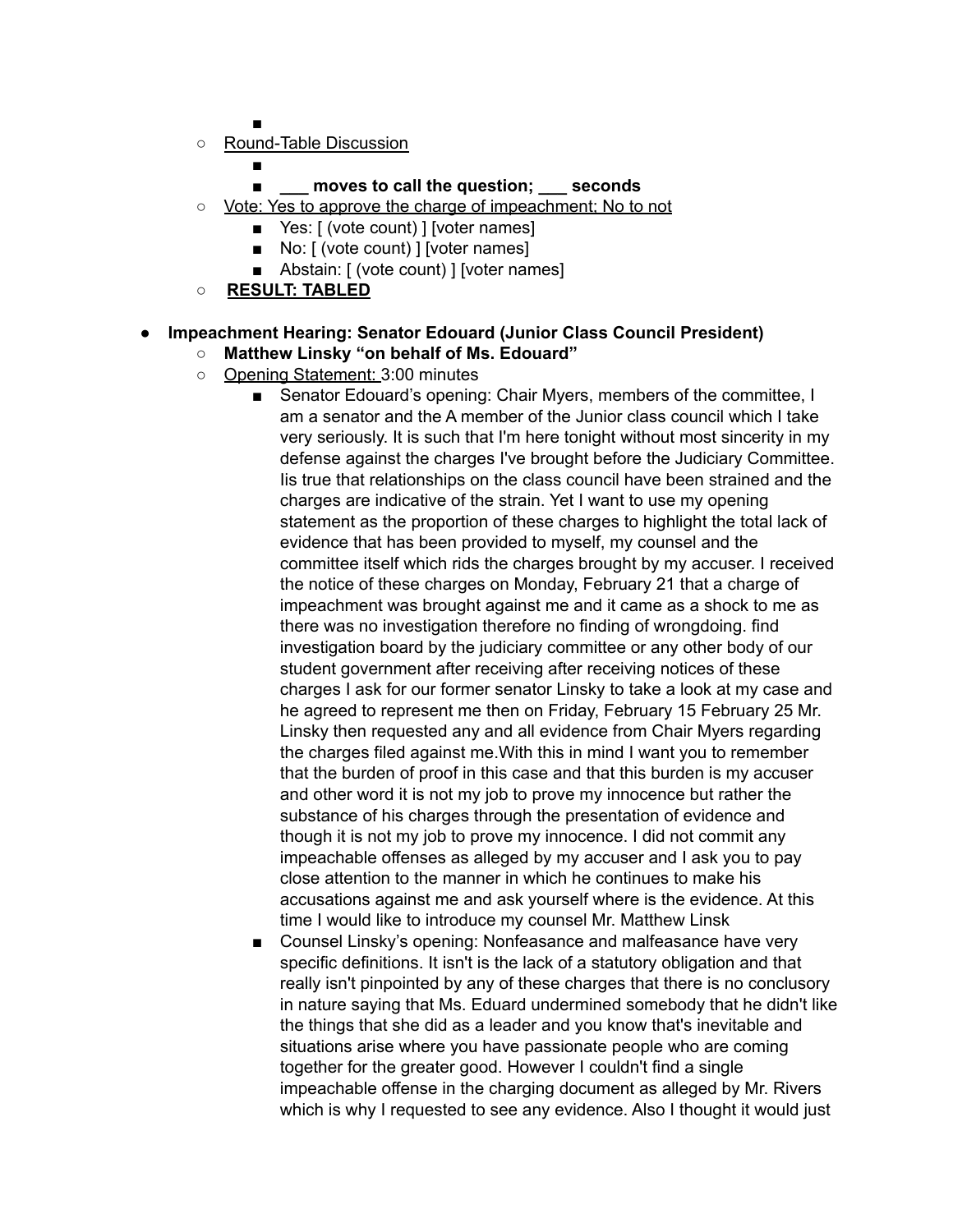be good to know I am discovering what he is talking about that I'm not really….

- Questioning
	- Senator Little: POI for the chair, where can I find the evidence
	- Senator Little: Matthew would you like to go ahead and finish what you were going to say
	- Matthew linsky: Yes please, let's just do this one by one. we have a charge number one which is nonfeasance and I in support of any such charge Mr. Rivers says that section 302.6 D1 describes specific duties for Miss Eduard to carry out and indeed it does do so therefore they're very short. However in the subsection of this charge, first off he said that Miss Eduard undermined the junior class council including three conclusory language such as she neglected the power hence that's not really malfeas bale. It also uses language such as she neglected to follow through on plans for events, preventing the council from doing their job. These are circular in nature and there are accusations without substance, and without evidence. The second part is that she's in danger of the collaborative nature of the junior class council by refusing to respond to the messages or listen to the opinions of its members. I am not really saying anything to that end evidence wise either it just seems to be a general accusation of malfeasance. Malfeasance is when it comes to the triad misfeasance malfeasance requires specific intent to do wrong in and knowledge it's gross. I don't fully understand how when the council declines to host a specific event and she is unhappy about it and said some things that maybe aren't the most comfortable that that's malfeasance in an impeachable offense. It's not to say that this doesn't indicate tension between members of this committee. I don't know if that's really a verbal attack insinuating that members of the council should not become friends? Where is this evidence of an insinuation of any kind? Is it credible? We don't know it's just conclusory words on a piece of paper and then finally it says that their attacks which I suppose that the accuser Mr. rivers saying or a repeated substantiallyEssentially asserting like a hostile work environment type of charge without any of the elements that require a finding of hostile work environment insulin substance this charging document is indicative of a lot of strife a lot of tension a lot of dysfunction within the junior class council and as the presidents of the junior class council sure Miss Eduard has responsibility in those relationships however it's a two-way street here. It's a multilateral avenue of opportunity and discussion and to see this go to essentially asserting like a hostile work environment type of charge without any of the elements that require a finding of hostile work environment insinuates substance this charging document is indicative of a lot of strife a lot of tension a lot of dysfunction within the junior class council. Sure, Miss Eduard has responsibility in those relationships however it's a two-way street here, it's a multilateral avenue of opportunity and discussion and to see this go Directly to impeachment without an attempt to mediate or even to investigate into this and do some sort of fact-finding mission to me, that's what smelled wrong that's why I decided to take this case. It's not the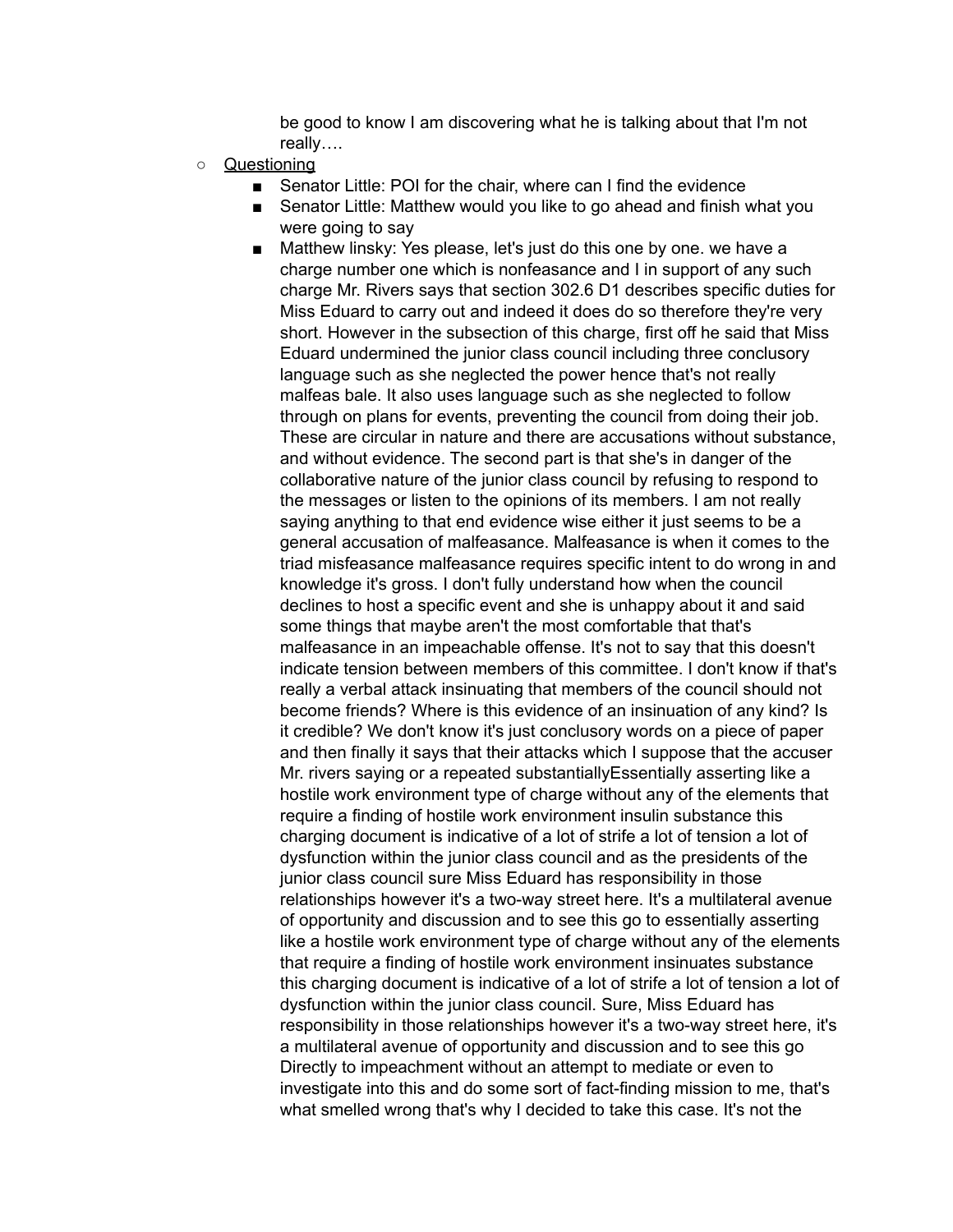senate that I remembered that I strive to be a part of it is why I'm here to defend Miss Edwards

- Senator Little: what in your mind would constitute proof as nonfeasance
- Matthew Linsky: I'm not even sure if the charge itself can be considered nonfeasance. I don't think that the things that Mr. Rivers alleges in the subsection for nonfeasance. It actually is tantamount to that. Now let's say there was a portion of that student body statue that said specifically there was one thing that other students assume the president of the junior class council had to do as a part of their duties, something specific, not vague, not general but an actual item. And then a complete and total lack of follow through an attempt to do that, that would be nonfeasance. In a place where there are bystander intervention laws that see if you see something you have to go and you have to help and if you don't do that whether by choice or otherwise that's nonfeasance. That is the most precise definition I can muster.
- Senator little: I understand what nonfeasance is. You're saying there's no proof, what is missing here?
- Matthew Linsky: All the walls we have right now are allegations on paper. We don't have testimony backing this up, we don't have credible witnesses who are the accuser backing this up, we don't have an explanation of what undermined actually means in terms of concrete actions and steps taken by any singular party. In order for this to be a charge that carries weight to me from the very beginning and again there has to be a specific statutory duty that has been neglected. That's number one, and without that there is no nonfeasance that can really be heard because there hasn't been a violation of any statutory duties.
- Senator Wang: Yea so evidence aside, i'm reading the statute for the president of senior class duties, it says that Shall act as a spokesperson of the Florida State University junior class given that do you believe that acting as a representative in the official capacity as junior class council president for any other Ben other than junior class counseling vans does that count as acting as a spokesperson for a junior class I'm not sure if I everthey .
- Matthew Linksy: I don't understand the question.
- Senator Wang: I'm looking at the The first charge it says that Miss Eduard was not present for an event that she promised to go to as she was going to represent the council with that in your mind constitute as nonfeasance due to the fact person no it wouldn't evidence. These would be the spokesperson.
- Matthew Linsky: no it wouldn't. Even if this is true everything that he's saying is that if Miss Edwards said "hey we have this event I'll try to be there, I think I'm gonna be able to be there" and then wasn't able to make it it depends on the reason why she could not make it. As it was a question of access to health, whatever that was and even if there isn't that much of a good excuse I still don't look at it as nonfeasance. Yeah, is it the best look in the world? No. Is that something that we should reprimand? yes. Is impeachment the reprimand that is fitting of that? I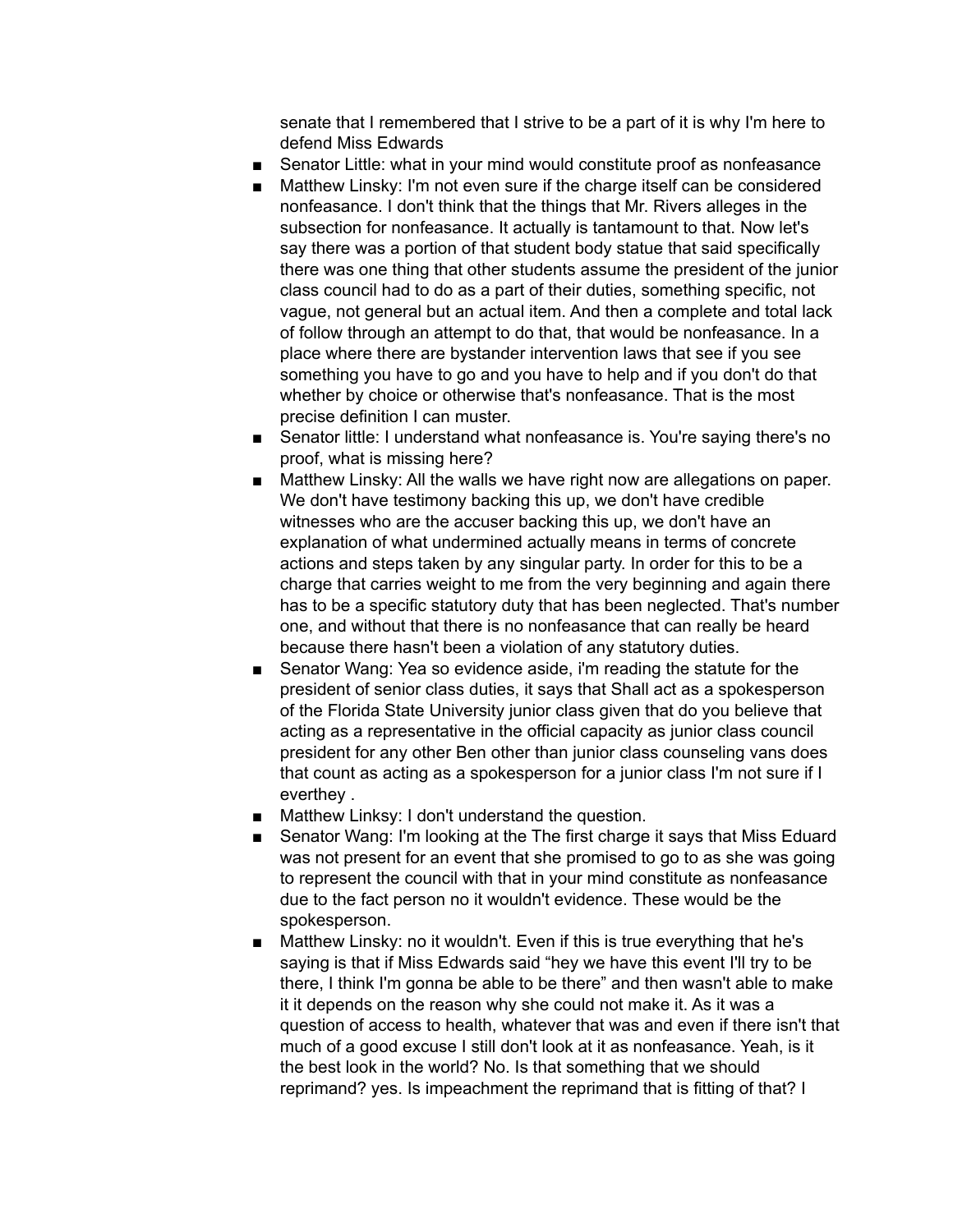don't think so at all and that's even in the world where there is evidence to back every single alligator up.

- Vice Chair Beall: Did these accusations brought by the accuser just not happen or were they taken out of context?
- Miss Eduard: So for the first charge of impeachment, where it stated that I undermined the council by scheduling events and then neglecting it that, it was on October 31 and as we all know like it it's an extremely busy day and I didn't have a car and no transportation in order to make it to the event. There were other council members that were supposed to be there with me as well and unfortunately they weren't able to make it because they have their own plans for that evening. So there were no lyfts or Ubers or means of transportation for me to get there and I communicated with the senior class president throughout the evening about how I was trying to get transportation and I was trying to get Uber's however they were not available at all. The other charges that are put against me for example there's a place where apparently class members and I argued in a meeting and those are all false. There has never been a time where I referred to anyone as racist on the council or offended anyone. I take respect so seriously and I put that in all of my leadership positions and for him to say that, I really do believe that it is an attack on my character but my leadership as well and as a black woman leader as well..
- **Little moves to enter round-table discussion; Wang seconds**
- Closing: 2:00 minutes
	- Matthew Linsky: Impeachments are the highest bar we can do in student government. In order for this to happen there needs to be 2 clear violations of the ethics code. When it comes to impeachment it really is up to the Senate.There is obviously tension between certain members of the Junior class council and to be frank i don't know the extent of it. I just think that this is the wrong way to deal with it and to that end, looking at the charges that have been Levied, there is just no evidence, there is insufficient evidence for a finding of culpability on any of the charges or the sub allegations. Even assuming the best case scenario for the accuser, it doesn't even rise to the level of impeachment from the outset. That in mind, I don't think that the committee has any rational option other than to find Miss Edwards not responsible, not liable, not culpable for violations of any of the allegations made by Mr. Rivers.
- Round-Table Discussion
	- Senator Little: I'm having a hard time with this one because there is no evidence that anything that said happened actually happened. I feel like if we forward the impeachment of this person it sets a bad precedent. I will be voting no.
	- Senator Wang: Yes I'm going to have to agree, I don't see any actual evidence and a ton of accusations. I agree with the previous senator and it opens the door for legal actions if we were to follow through with this.
	- Vice Chair Beall: I agree with the statements made by the previous Senators, there is no tangible evidence.
- **Little moves to call the question; VC Beall seconds**
- Vote: Yes to approve the charge of impeachment; No to not